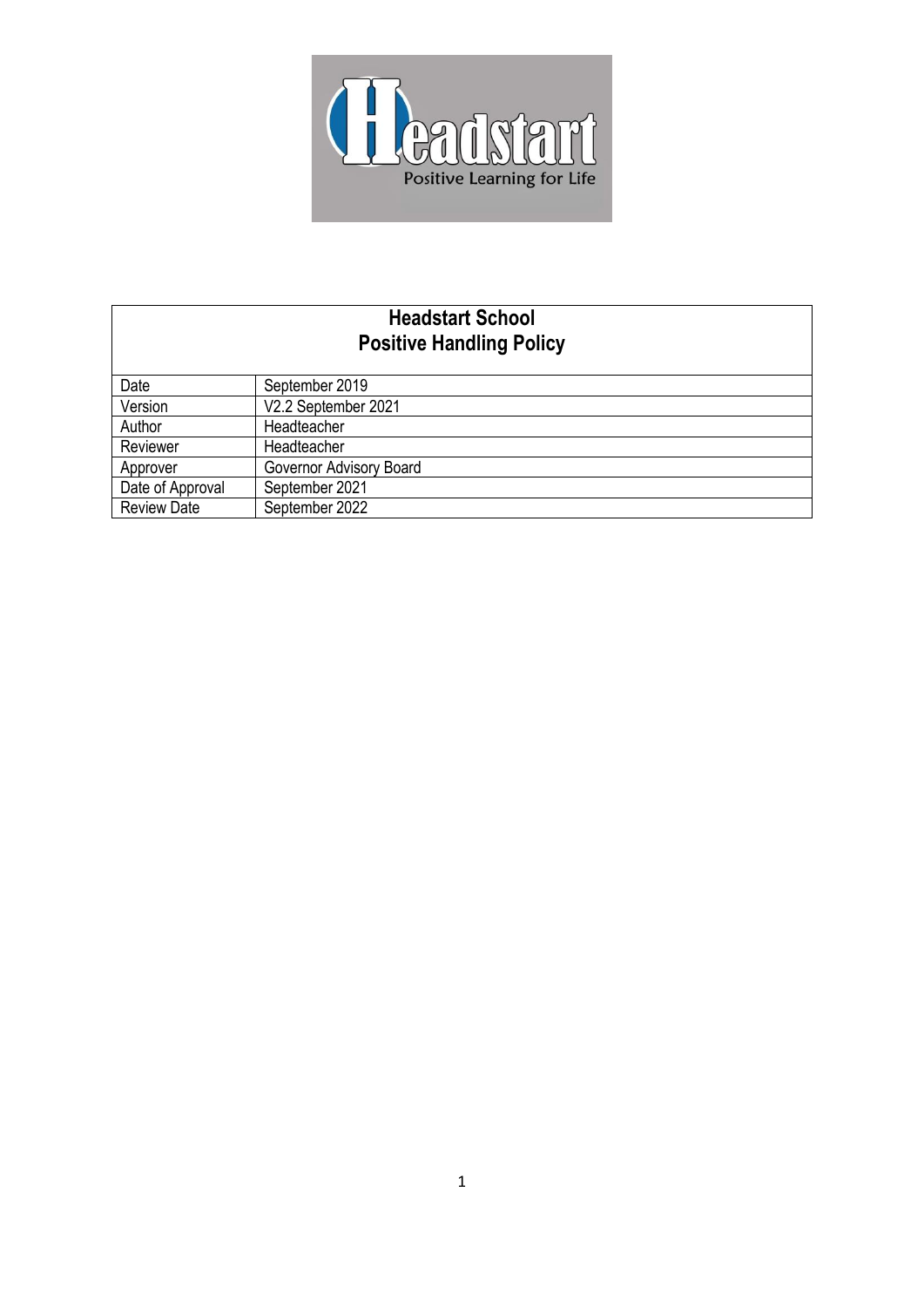

# **Legal Framework Common Law, Criminal Law, Children Act 1989**

Positive handling should only be used as a last resort

DfE Circular 10/98 Section 550A of the Education Act 1996

It enables teachers and other persons, authorised by the Headteacher, to use such force as is reasonable in the circumstances, to prevent a pupil from doing, or continuing to do, any of the following:

- Committing an offence
- Injuring themselves or others
- Causing damage to property (of any person including the pupil himself)
- Engaging in any behaviour prejudicial to maintaining good order and discipline at the school or among any of its pupils, whether that behaviour occurs in a classroom during a teaching session or elsewhere

Section 550A does not cover all the situations in which it might be reasonable for someone to use a degree of force. For example, everyone has the right to defend themselves against an attack provided they do not use a disproportionate degree of force to do so. Similarly, in an emergency, for example if a pupil was at immediate risk of injury or on the point of inflicting injury on someone else, any member of staff would be entitled to intervene. The purpose of Section 550A is to make it clear that teachers, and other authorised staff, are also entitled to intervene in other, less extreme, situations.

# **Types of Incidents**

There are a wide variety of situations in which reasonable force might be appropriate, or necessary, to control or positively handle a pupil. They will fall into three broad categories:

- Where action is necessary in self-defence or because there is an imminent risk of injury
- Where there is a developing risk of injury, or significant damage to property
- Where a pupil is behaving in a way that is compromising good order and discipline

Examples of situations that fall within one of the first two categories are:

- A pupil attacks a member of staff, or another pupil
- Pupils are fighting
- A pupil is engaged in, or is on the verge of committing, deliberate damage or vandalism to property
- A pupil is causing, or at risk of causing, injury or damage by accident, by rough play, or by misuse of dangerous materials or objects

Examples of situations that fall into the third category are:

- A pupil persistently refuses to obey an order to leave a classroom
- A pupil is behaving in a way that is seriously disrupting a lesson

### **Reasonable Force**

There is no legal definition of `reasonable force', so it is not possible to set out comprehensively when it is reasonable to use force, or the degree of force that may reasonably be used. It will always depend on all the circumstances of the case.

There are two relevant considerations: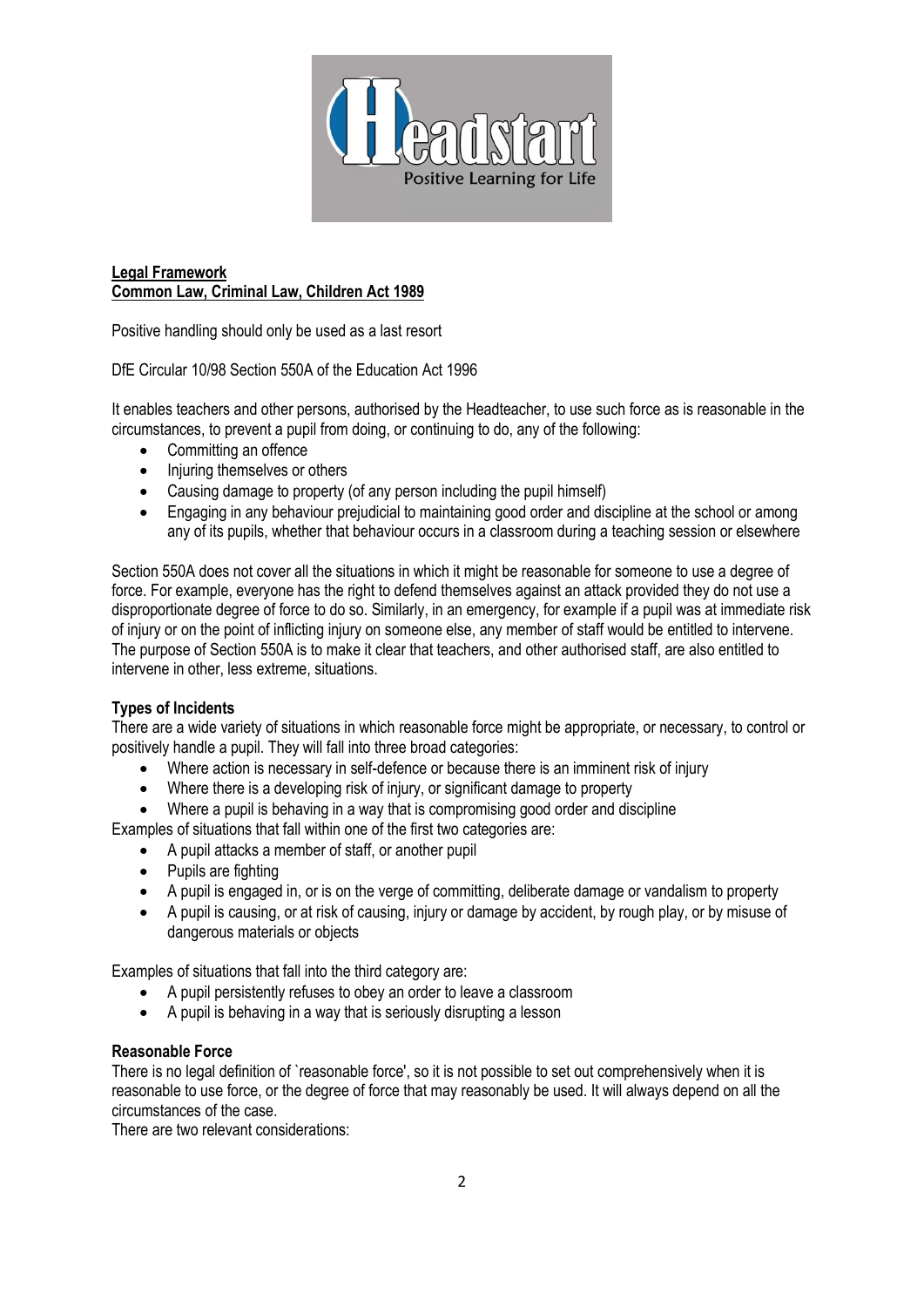

- The use of force can be regarded as reasonable only if the circumstances of the particular incident warrant it. The use of any degree of force is unlawful if the particular circumstances do not warrant the use of physical force. Therefore, physical force could not be justified to prevent a pupil from committing a trivial misdemeanour, or in a situation that clearly could be resolved without force
- The degree of force employed must be in proportion to the circumstances of the incident and the seriousness of the behaviour or the consequences it is intended to prevent. Any force used should always be the minimum needed to achieve the desired result

Whether it is reasonable to use force, and the degree of force that could reasonably be employed, might also depend on the age, understanding, and sex of the pupil.

## **Team Teach:**

Staff on each site are trained in appropriate positive handling techniques, using the Team Teach approach. Positive Handling is used to ensure that students are kept safe. Positive handling techniques should be used in the manner, which is Reasonable, Proportionate and Necessary. When such incidents have taken place, parents will be informed, and it will be recorded on Behaviour Watch

## **What does it mean to positively handle a child?**

Handling is the positive application of force with the intention of protecting the young person from harming himself/herself, or others or seriously damaging property. The proper use of positive handling requires skill and judgement, as well as knowledge of non-harmful methods of positive handling.

### **Why use positive handling**

Positive handling should avert danger by preventing or deflecting a young person's action or perhaps by removing a physical object, which could be used to harm him/herself or others. Positive handling, skilfully applied, may be eased by degrees as the young person calms down in response to the physical contact. It is only likely to be needed if a young person appears to be unable to exercise self-control of emotions and behaviour.

# **General Aims**

The staff at Headstart recognize that the use of reasonable force is only one of the strategies available to secure pupil safety/well-being and also to maintain good order and discipline.

### **The Aims**

- To protect every person in the school community from harm.
- To protect all pupils against any form of physical intervention which is unnecessary, inappropriate, excessive or harmful?
- To provide adequate information and training for staff so that they are clear as to what constitutes appropriate behaviour and to deal effectively with violent or potentially violent situations.
- To give full support to staff who have been assaulted or have suffered verbal abuse from pupils or others.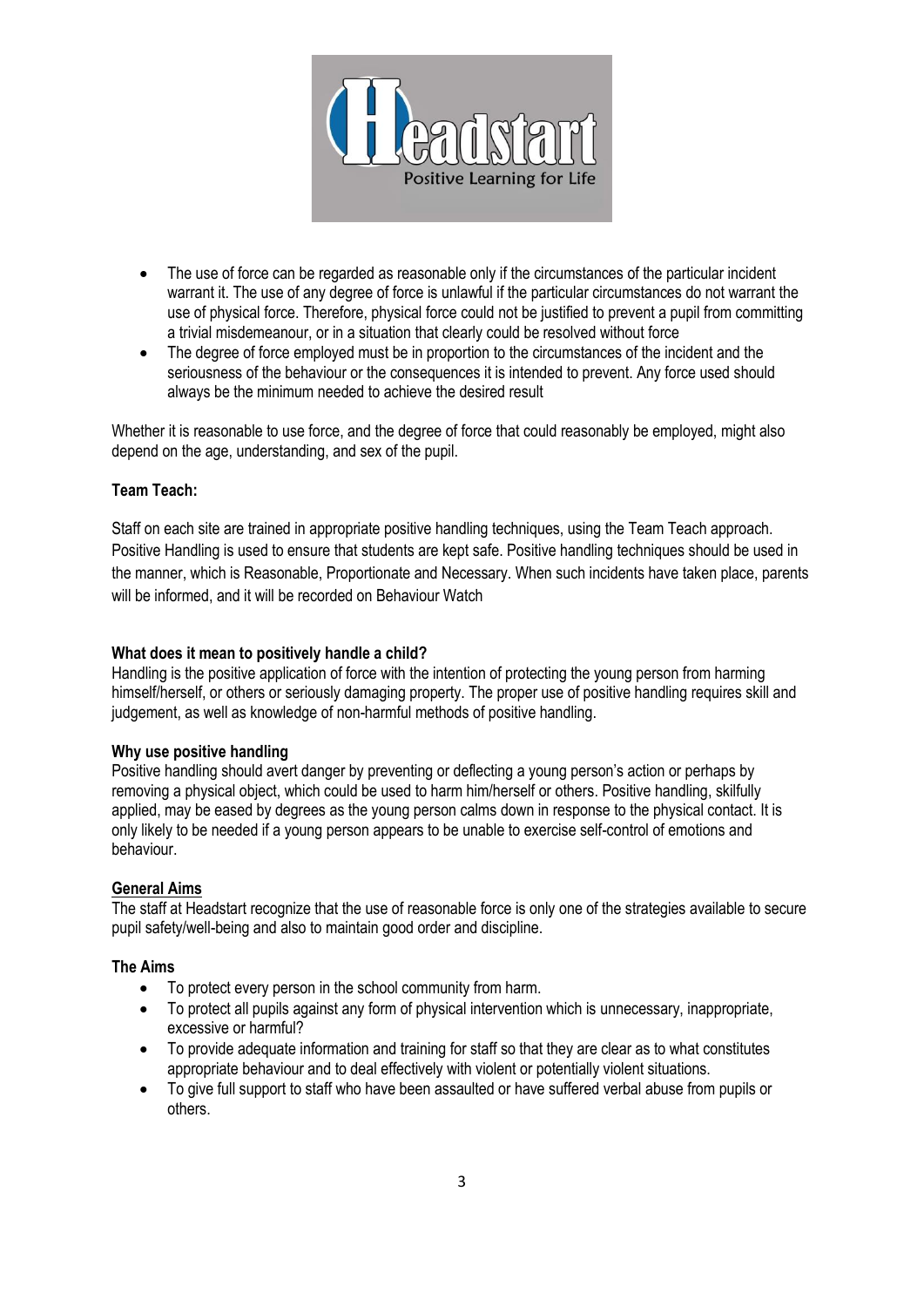

## **Risk Assessment**

Hopefully most young people in Headstart will never require any form of positive handling; staff may have to deal with some young people who exhibit disturbed, distressed and distressing behaviour. It is therefore necessary to carry out risk assessments.

We will attempt to reduce risk by managing:

- The environment
- Body language
- The way we talk
- The way we act

## **Environmental Risk Assessment**

We will complete a risk analysis within the school and put in place strategies to minimise these risks in identified locations.

## **Individual Risk Assessment**

If we become aware that a pupil is likely to behave in a disruptive way that may require the use of reasonable force, it is our intention to plan how to respond if the situation arises. Such planning needs to address:

- Managing the pupil (e.g. reactive strategies to de-escalate a conflict, holds to be used if necessary).
- Involving the parents to ensure that they are clear about the specific action the school might need to take
- Briefing staff to ensure they know exactly what action they should be taking (this may identify a need for training or guidance)
- Ensuring that additional support can be summoned if appropriate

## **Procedures**

In the event of positive handling having been used it is important to consider the strategies, which are deemed acceptable, and the recording procedures that should be in place.

## **Action Steps:**

Tell the pupil who is misbehaving to stop and state possible consequences of failure to do so; If possible, summon another adult:

- Continue to communicate with the pupil throughout the incident
- Make it clear that handling will be removed as soon as it ceases to be necessary
- Appropriate follow-up action should be taken, which may include
	- o Providing medical support
	- o Providing respite for those involved

*A calm and measured approach to a situation is needed and staff should never give the impression that they have lost their temper or are acting out of anger or frustration when handling a problem.*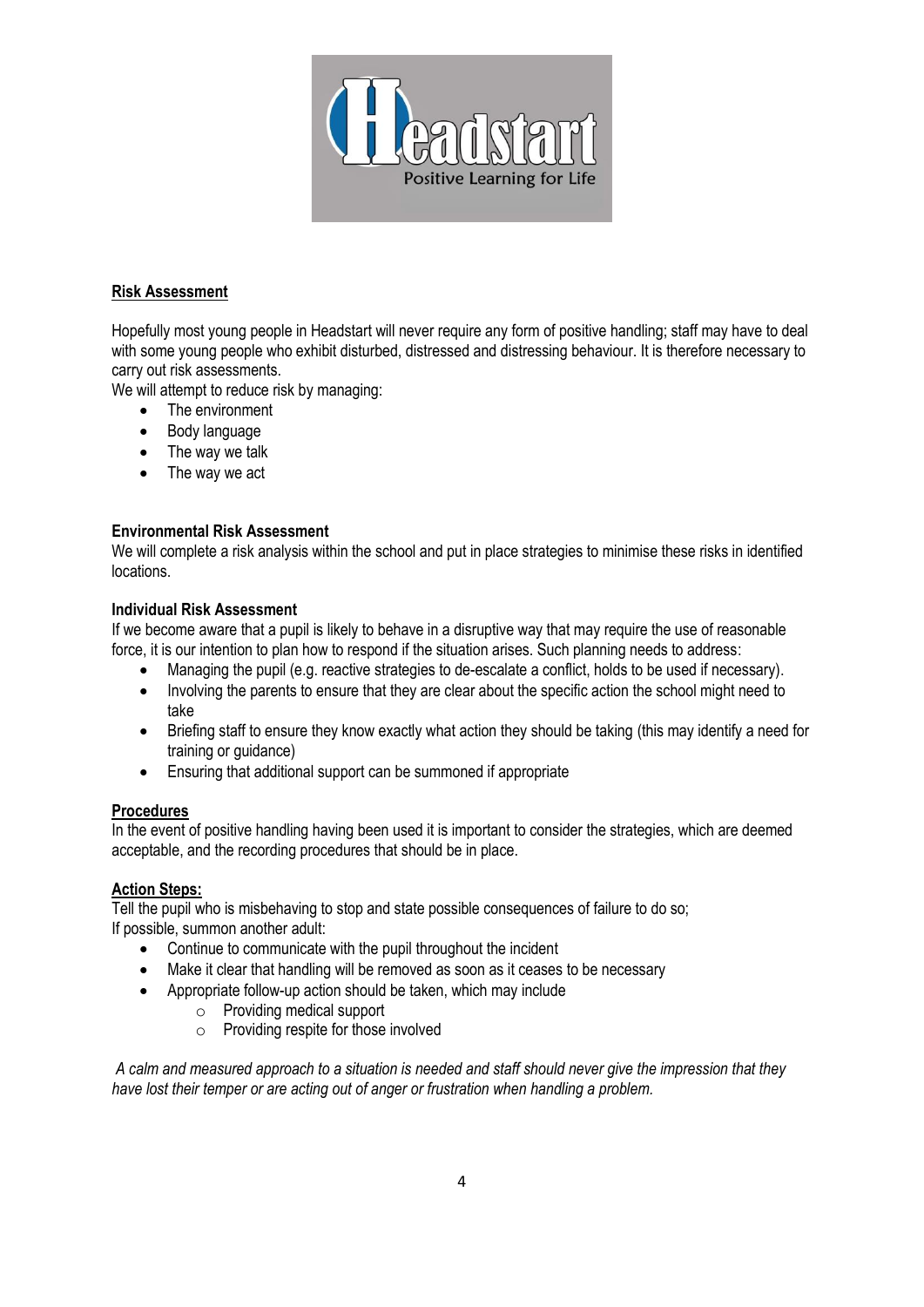

## **Actions after an Incident**

Physical restraint often occurs in response to highly charged emotional situations and there is a clear need for debriefing after the incident, both for the staff involved and the pupil. A member of the school leadership team should be informed of any incident as soon as possible and will take responsibility for making arrangements for debriefing once the situation has stabilised. An appropriate member of the teaching staff should always be involved in debriefing the pupil involved and any other children (or staff) involved in the incident should be offered support. Parents of these children will also be contacted.

If the behaviour is part of an ongoing pattern it may be necessary to address the situation through the development of a behavioural support plan, which may include an anger management programme, or other strategies agreed by the SENCo / Behaviour Analyst.

It is also helpful to consider the circumstances precipitating the incident to explore ways in which future incidents can be avoided.

All incidents should be recorded immediately. All sections of this report should be completed so that in the event of any future complaint a full record is available. A member of staff will contact parents as soon as possible after an incident, normally on the same day, to inform them of the actions that were taken and why, and to provide them with an opportunity to discuss it.

### **Recording**

Staff should record all incidents of handling in accordance with School Policy and report these to the Headteacher.

Details should include:

- Name of pupil(s)
- Staff member(s) involved
- Factors necessitating physical intervention
- The strategies which were employed prior to using physical intervention
- How physical intervention was affected
- Outcome of the positive handling
- Any other action taken in the management of the incident
- Parents/carers should be contacted as soon as possible, and the incident explained to them. This action should also be recorded.

## **Complaints**

We all have a duty of care to the young people in our school and cannot escape our legal responsibilities by avoiding taking appropriate and necessary action. Involving parents when an incident occurs with their child, together with a clear policy adhered to by the staff and should help to avoid complaints from parents. It will not prevent all complaints, however, and a dispute about the use of force by a member of staff might lead to an investigation, either under disciplinary procedures or by the Police and social services department under child protection procedures.

Staff, subjected to physical violence or assault, have the right to be supported in making a formal complaint to the police and, if necessary, taking private action against an assailant.